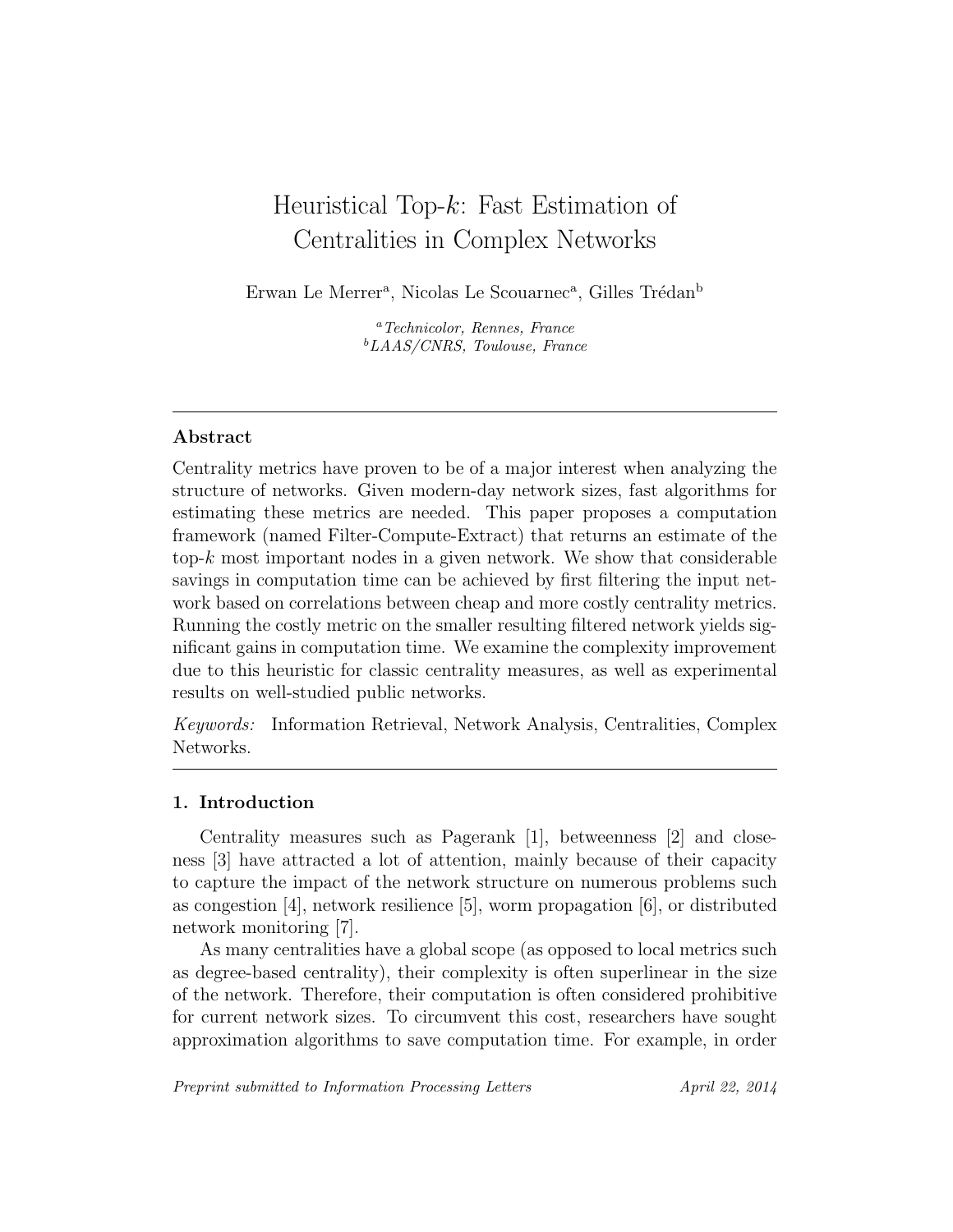to approximate betweenness, one can replace the  $n$  invocation of the SSSP algorithm by a sample of  $k < n$  invocations [8]. Yet in practice, the efficiency of this approach remains limited since relatively large k may be required for results to be accurate [8].

Meanwhile, the size of input networks keeps on increasing, reaching billions of nodes and edges. This calls for fast heuristics that allow practical analysis of current networks. Moreover, we observe that such analyses do not require the exact score of each node but aim at identifying the top nodes (i.e., the most important nodes). For instance, such top nodes of a social network are priority targets for efficient marketing campaigns [9], defense against worm propagation [6], or recommended to users as items of interest for them [10].

In this work, we propose Filter-Compute-Extract, a general computation framework leveraging this observation. The core of this framework is a near linear heuristic that does not compute a score for all nodes but instead focuses on identification of the top nodes of the network. Such a research direction was raised but left unanswered since [3]. We first study whether the correlations between different centrality measures allow identifying the most important nodes of an expensive centrality by incurring only the price of a cheap centrality (Section 2). We then use the correlations observed to build a two pass approach that refines the approximation provided by a cheap centrality using the expensive centrality on a reduced graph (Section 3).

#### 2. Correlation and emulation in top-k

In previous work [11], it has been reported that centralities correlate on some networks. More specifically, paper [12] has shown that Pagerank is strongly correlated to in-degree on Web link graphs. However, these correlations where observed by ranking all nodes in the graph. In this section, we depart from these studies by focusing on the top- $k$  nodes reported by the centrality metrics, and studying an increased variety of complex networks (work [13] specifically studied top "stable" nodes for which Pagerank and degree also strongly correlate in real networks). Furthermore, being qualitative studies, previous works have not emphasized the complexity gains that arise from restricting computation to only the top-k.

In the following, we consider undirected graphs of  $n$  nodes and  $m$  edges. The top-k problem consists in finding the  $k \ll n$  most important nodes with respect to a given centrality. We consider the four most widespread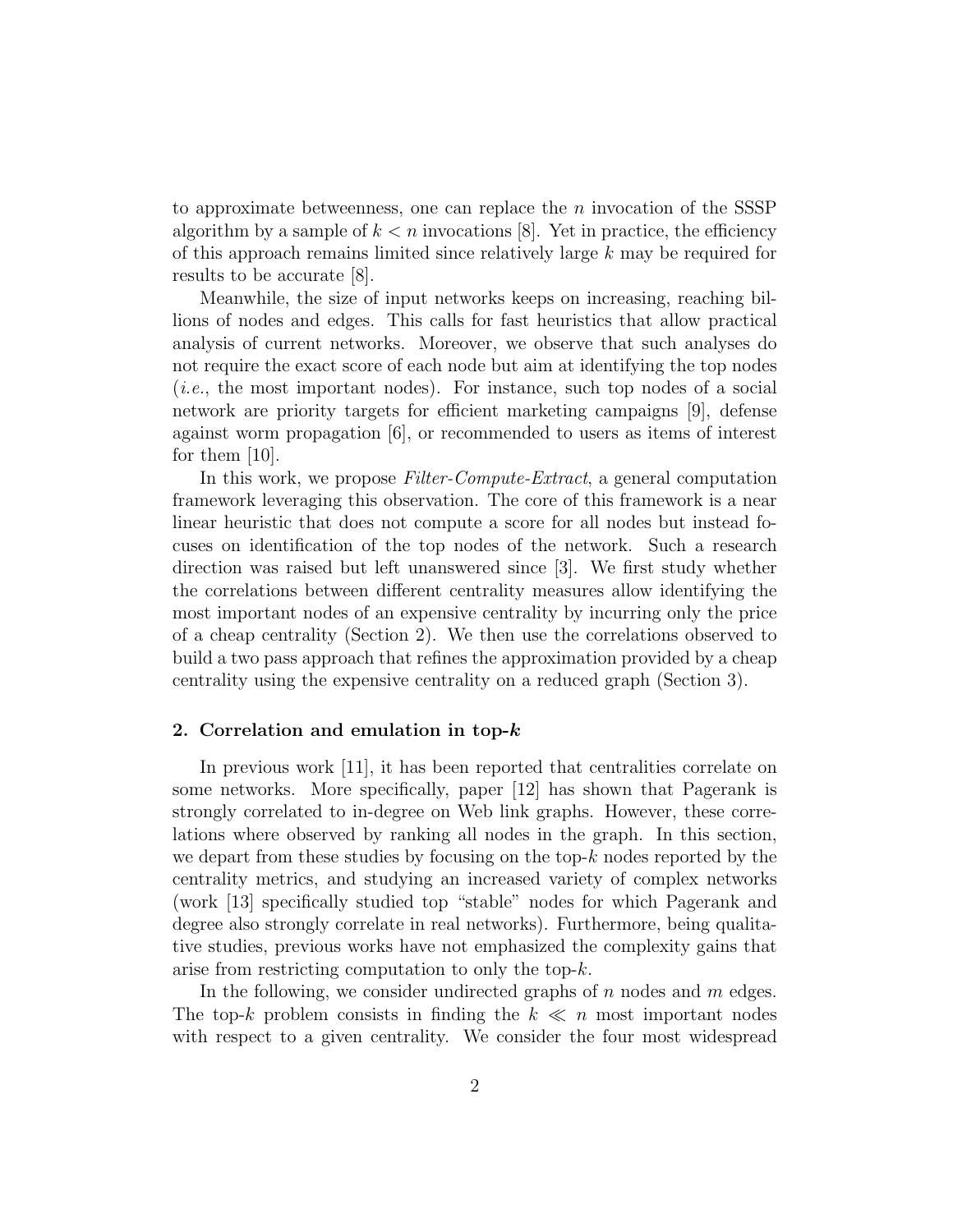

Figure 1: Emulation of a centrality by another one for top-log  $n$ : results in recall and speedup.

Figure 2: Amount of nodes needed to reach a 90th percentile in the emulation of betweenness by degree (D2B).

centralities: betweenness (noted B), closeness (C), Pagerank (P) and degree  $(D)^1$ . Degree is the cheapest of these, with a cost linear in the graph size. Betweenness and closeness are the most expensive ones, with polynomial cost  $\Theta(nm + n^2 \log n)$  [2, 3]. Pagerank [1] has a lower cost  $\Theta(m \log(1/\epsilon))$ (with  $\epsilon$  a parameter controlling convergence/cost); in experiments, then default NetworkX Pagerank implementation is used [14], with  $\alpha = 0.7$  and no personalization.

Our core idea is, considering the computational cost of centrality metrics, to define an emulation framework in which a centrality measure with a low cost can be used in place of one with a higher cost, for top- $k$  extraction (knowing that in order of increasing cost, we have  $D < P < C \approx B$ ). Our metric to measure the centrality emulation quality is recall: let  $K$  be the  $k$ most important nodes for a given centrality, and  $K'$  the result obtained using emulation. The resulting recall of this emulation is  $\frac{|K \cap K'|}{k}$  $\frac{|K'|}{k}$ .

We analyze well studied and publicly available graphs [15]: Slashdot,

<sup>&</sup>lt;sup>1</sup>Closeness for a node i is computed by averaging the distance between i and all other nodes  $v \in V$  in the graph:  $C(i) = \frac{1}{\sum_{j \in V} d(i,j)}$ , where  $d(i,j)$  denotes the distance in hops (shortest-path) between nodes i and j. Betweenness is computed as  $B(i) = \sum_{j \neq i \neq k} \frac{\sigma_{jk}(i)}{\sigma_{ik}}$  $\frac{j k(l)}{\sigma_{jk}},$ with  $\sigma_{jk}(i)$  the number of shortest-paths from node j to node k that passes on node i.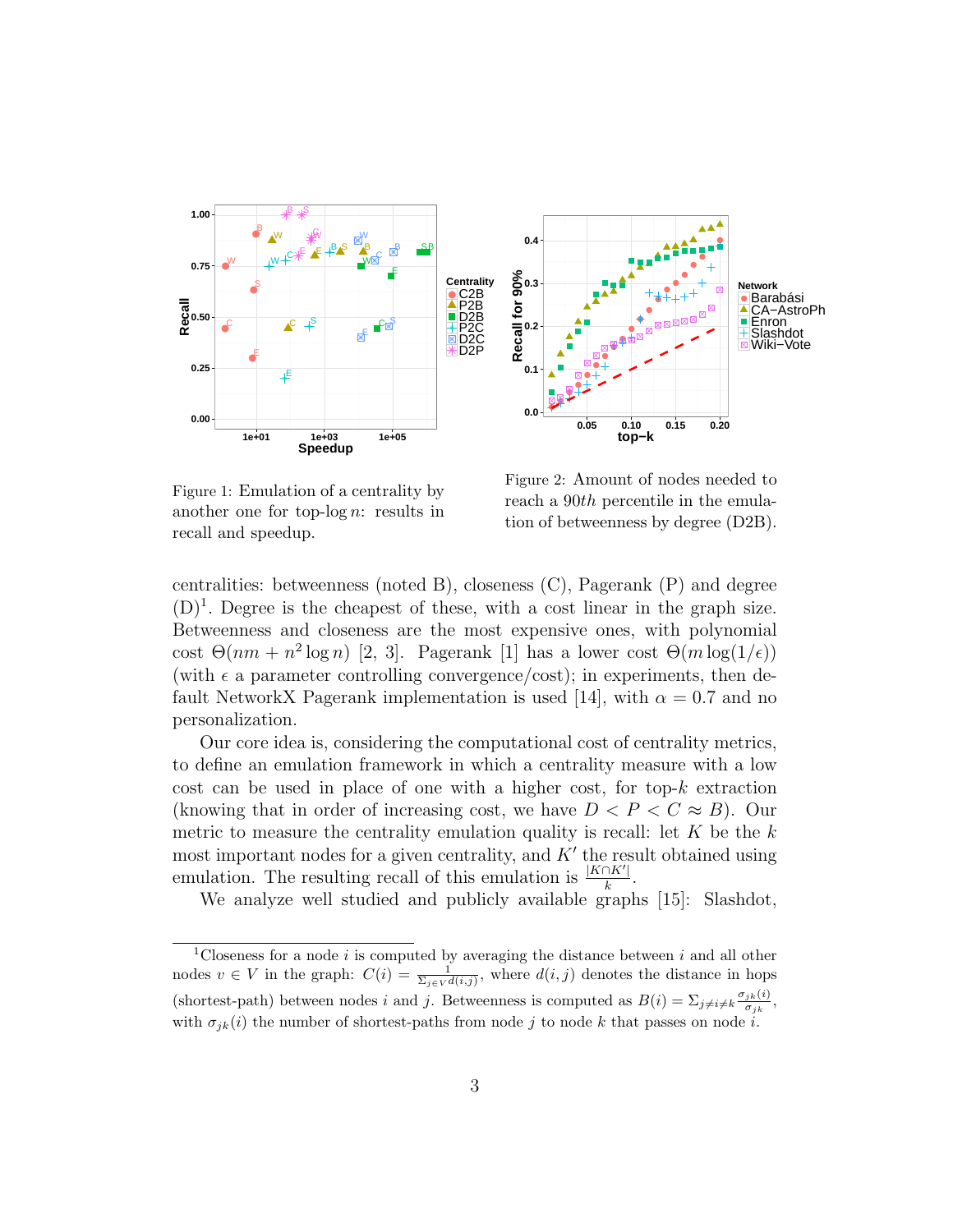Wiki-vote, Enron, CA-AstroPh (with  $n \approx 82k$ , 7k, 36k, 19k and  $m \approx 500k$ ,  $100k$ ,  $367k$ ,  $396k$  respectively) and a Barabási-Albert graph of  $10k$  nodes and on average 6 edges per node. Note that we use relatively small graphs, as the algorithms we use as references for betweenness [2] and closeness [3] would not terminate in reasonable time on larger graphs, thus making exact comparison of our approach to those algorithms impossible.

The first experiment explores the recall/speedup trade-off that can be obtained by emulating a centrality by another one (i.e., executing a cheap centrality in place of an expensive one, and observing the results). Figure 1 shows how centralities correlate on top- $k$  nodes, with  $k$  chosen so that it grows slowly with network input size  $(k = \log n)$ . On the x-axis, we plot the speedup in computation time measured on one Intel Xeon X5680 3.3 GHz core using the NetworkX graph package [14]. The recall is plotted on the y-axis. Letters S, W, E, C and B within the plot stand respectively for the Slashdot, Wiki-vote, Enron, CA-AstroPh and Barabási-Albert networks. Emulation results are compared on a pairwise fashion: C2B meaning that closeness is used to emulate betweenness; D and P then stand for degree and Pagerank.

For instance, the blue  $(D2C)$  point B at  $(1e5, 0.8)$  means that on the Barabási-Albert graph, degree centrality provides a recall of 80% when emulating closeness and runs significantly faster (1e5 times). In other words, degree identifies 4 of the 5 most important nodes in less than a second whereas closeness took approximately 2 hours to identify all 5 top nodes. Most points are above 75% of recall, while considerably reducing the computation time (often more than  $100\times$  except for C2B). More specifically, one can observe that degree emulates Pagerank with a good accuracy, and that using degree for betweenness results in high speedups ( $\times 1e3$  to  $\times 1e4$ ) for a reasonable accuracy (*i.e.*, a recall of  $80\%$ ).

Next, we observe on Figure 2 the amount of nodes needed to obtain the 90th recall percentile, for the emulation of betweenness by degree. For instance, point  $(0.2, 0.28)$  means that for a top-k of size  $20\%$  of original network size, the first 28% top nodes according to degree centrality contains 90% of the 20% top nodes according to betweenness. The dash line represents a perfect emulation of a metric by a different one. The different curves represent the different networks we considered. We observe that twice the number of nodes is generally required to reach the percentile, with notably three curves with a good fit for low  $k$  (Barabási-Albert, Wiki-vote and Slashdot), confirming results for top-log  $n$  on Figure 1.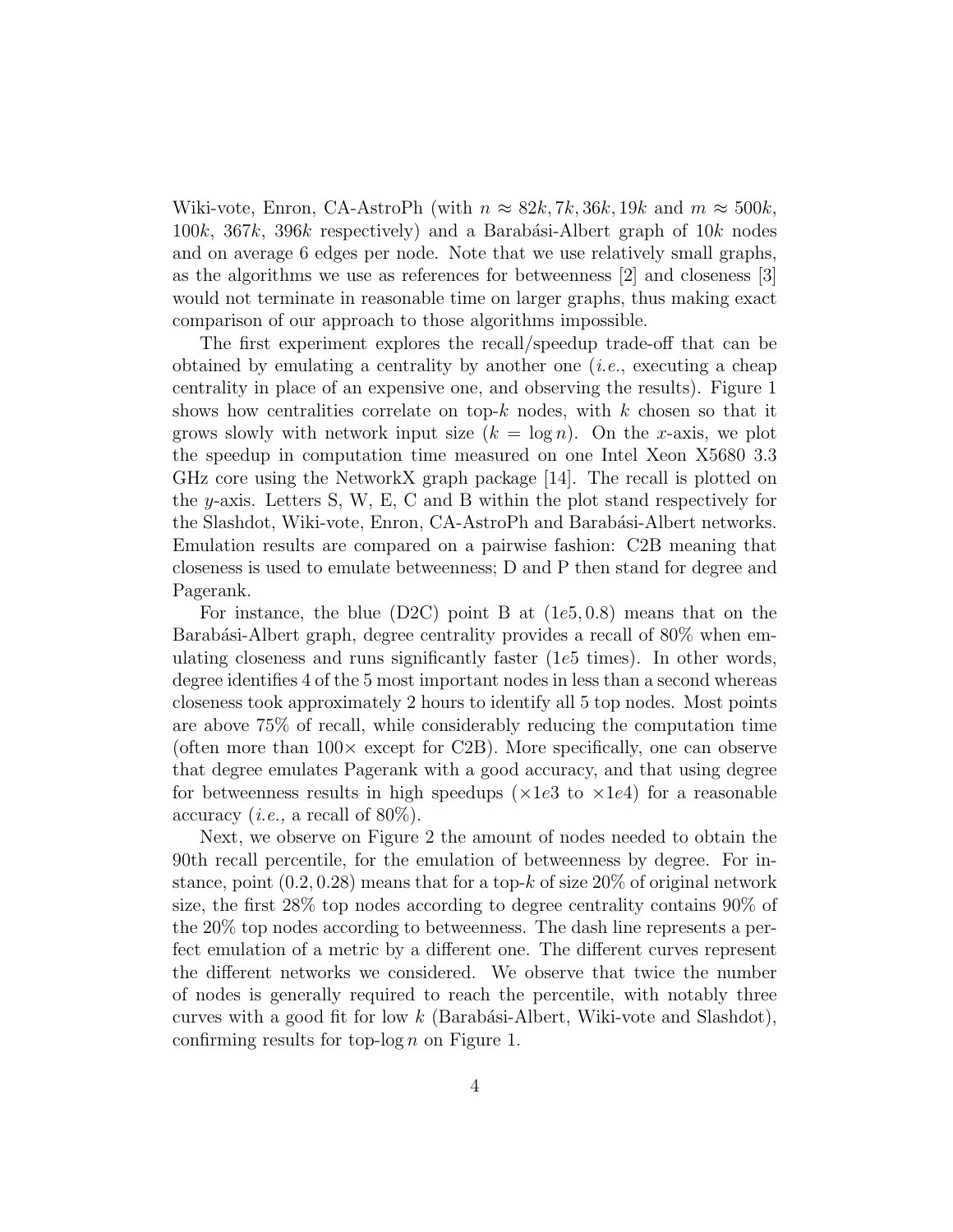Those strong correlations highlight a known property of many complex networks, namely a contrasted core/periphery structure [16] in which core (or elite) nodes play major structural roles that translate into top-scores for a broad range of centralities. In the next section, we propose to further leverage this core/periphery structure by designing a framework that  $(i)$  identifies the core with a cheap centrality and  $(ii)$  focuses the search for top-k nodes on the core. For instance, degree centrality can be computed in near-linear time by partially sorting the nodes according to their degree, while metrics like closeness or betweenness are computed in superlinear time. We build on these observations to design the FCE heuristic in the next section.

## 3. Refining using the "elite"

### 3.1. Filter-Compute-Extract : a fast heuristic

Since the top- $k$  nodes according to an expensive centrality are often, in practice, in the top nodes reported by other cheaper centralities, we propose to filter nodes using a cheap heuristic prior to performing the expensive centrality computation. More specifically, rather than performing the computation over the whole network, one can perform the computation over a sub-graph (*the core*) containing  $n_c$  candidates nodes, the core being formed of  $n_c$  elite nodes being selected by a cheap centrality that can emulate the or  $n_c$  enter nodes being selected by a cheap centrality that can emulate the expensive centrality  $(e.g., n_c = \Theta(\sqrt{m}))$  elite nodes filtered using degreecentrality as proposed in [16]). Given that  $k \ll n_c$ , the  $n_c$  nodes have a great chance of containing most of the top- $k$  nodes according to the targeted expensive metric (as presented in Figure 2). As a consequence, if  $n_c \ll n$ , this is a fast approximation heuristic with a good accuracy.

When degree centrality is used to extract the core, a partial sorting allows extracting the top-k nodes in an array with an average complexity of  $\Theta(n + k \log k)$  [17]. This fast operation, compared to algorithms computing centralities, leverages the observed correlations to reduce computational costs. The FCE heuristic (for Filter-Compute-Extract) we propose consists of the following steps:

- 1. Filter the  $\Theta(\sqrt{m})$  nodes belonging to the network core;
- 2. Compute centrality over the sub-graph induced by nodes belonging to the core;
- 3. Extract the top- $k$  nodes according to the centrality computed on the sub-graph.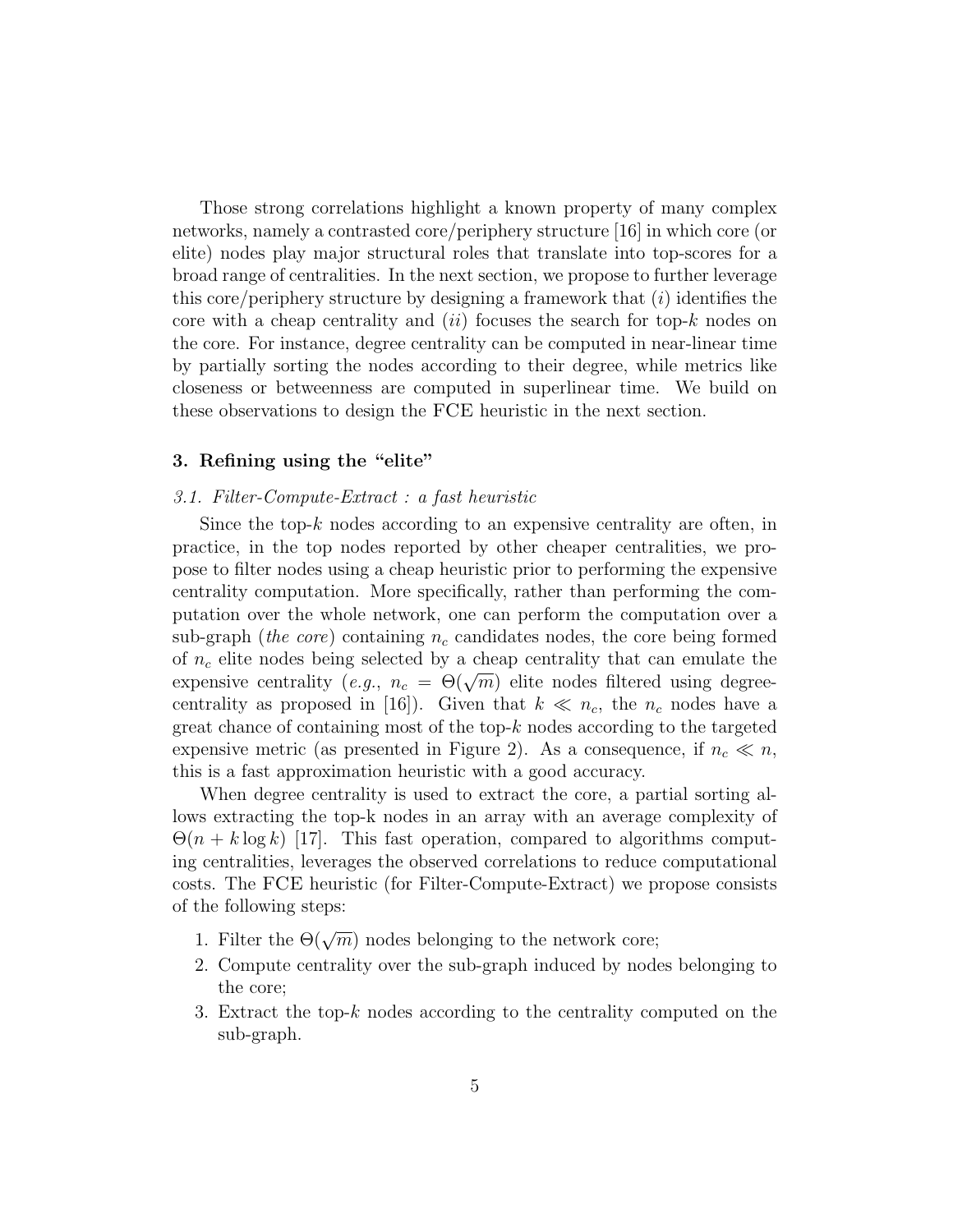As non-elite nodes are not meant to be part of the computation, they cannot get a result. Nevertheless, a straightforward optimization is to take these into account in the following way: assign to each elite node  $i \in E \subset V$ a weight  $w_i$  equal to the number of non-elite neighbors it has:  $w_i = |\{(i, j) \in$ E s.t.  $j \in V \setminus E$ . Since all centralities presented here have equivalent runtimes on weighted and non-weighted graphs, this optimization is cheap. Various additional optimizations may be tailored depending on the emulated centrality.

#### 3.2. Complexity improvement, a case study

An interesting case is to approximate an expensive centrality  $(e.g., be$ tweenness), by applying a cheap filtering  $(e.g.,\text{ degree})$  at step 1, and by subsequently computing, on the filtered graph, the expensive centrality used at step 2. We now detail the gain in term of computational complexity.

**Step 1.** Given a graph of size n, we filter the h nodes belonging to the core according to degree centrality using an efficient partial sorting [17] whose expected complexity is  $\Theta(n+h \log h)$ . Applied for the core extraction whose expected complexity is  $\Theta(n + n \log n)$ . Applied for the core extraction<br>of size  $h = \sqrt{m}$ , this operation then requires  $\Theta(n + \sqrt{m} \log \sqrt{m})$  time. If the graph is sparse, as most real life complex networks, complexity is  $\Theta(n)$ (while  $\Theta(n \log n)$  if dense).

Step 2. The second step applies the betweenness algorithm [2] over the  $n_c = \sqrt{m}$  nodes of the core, which are connected by  $m_c$  edges. The computational complexity is  $\Theta(n_c m_c + n_c^2 \log n_c)$ . As each core node is connected on average to a constant fraction of other core nodes  $[16]$  (*i.e.*, the core is on average to a constant maction of other core houes [10] (*i.e.*, the core is dense),  $m_c$  is upper and lower bounded by  $(\sqrt{m})^2 = m$ . The resulting combetween  $(m_1^3 + m \log \sqrt{m}) = \Theta(n_1^3)$  for sparse graphs (*i.e.*, graphs where  $m = O(n)$ .

Step 3. Similarly to Step 1, the extraction algorithm for selecting the topk value from the result of the previous step has a complexity of  $\Theta(n_c+k\log k)$ .

Given that  $k \ll \sqrt{m}$ , the heuristic computation time is dominated by Step 2, for a complexity of  $\Theta(n^{\frac{3}{2}})$  for sparse graphs, which significantly improves the  $\Theta(n^2)$  bound for classic betweenness on the same sparse input graph.

These results generalize for non-betweenness evaluation. Consider a generic X2Y emulation: emulate centrality Y of cost  $Y(n)$  using centrality X of cost  $X(n)$ . The cost of this emulation is at step 1:  $\Theta(X(n))$  plus sorting COSt  $\Lambda(n)$ . The COSt of this emination is at step 1.  $\Theta(\Lambda(n))$  plus sorting<br>  $\Theta(n + \sqrt{m} \log \sqrt{m})$ , at step 2:  $\Theta(Y(\sqrt{m}))$ , and at step 3:  $\Theta(\sqrt{m} + k \log k)$ .  $\Theta(n + \sqrt{m} \log \sqrt{m})$ , at step 2:  $\Theta(1 + \sqrt{m})$ , and at step 3:  $\Theta(\sqrt{m} + \kappa \log \kappa)$ .<br>This sums up to  $\Theta(X(n) + n + \sqrt{m} \log \sqrt{m} + Y(\sqrt{m}) + \sqrt{m} + k \log k)$ . Assume that  $X(n) = \Theta(n^a)$  and  $Y(n) = \Theta(n^b)$  are the respective complexities of X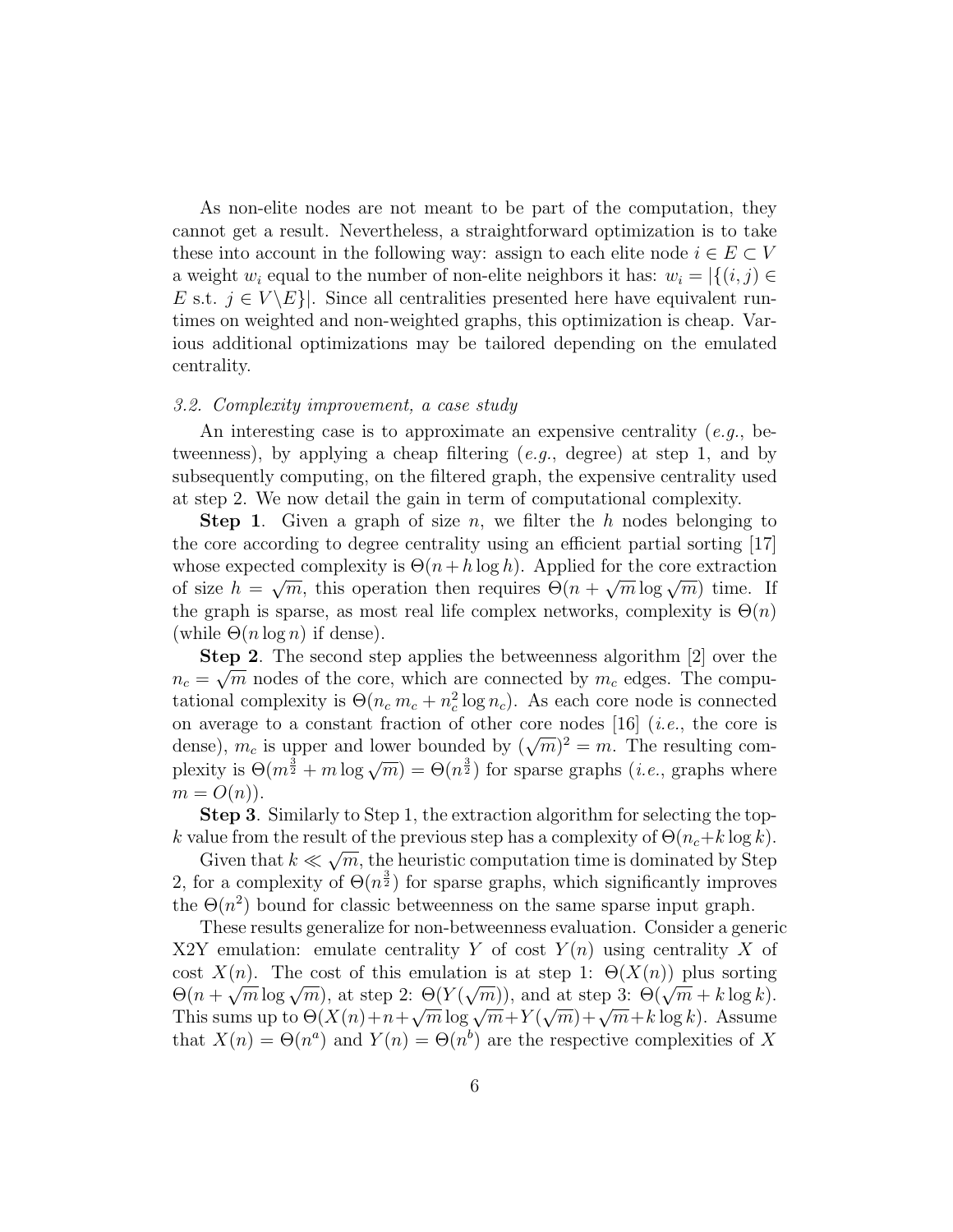|                | Network $/$ top- $k$                    | 5                   | log                | sqrt               |
|----------------|-----------------------------------------|---------------------|--------------------|--------------------|
| D2B            |                                         |                     |                    |                    |
| 1              | web-NotreDame <sup>†</sup>              | $0.800(100.0\%)$    | $0.583(75.0\%)$    | $0.281$ (-16.7%)   |
| $\overline{2}$ | $com\text{-}db$ lp.ungraph <sup>†</sup> | $0.600(50.0\%)$     | $0.667$ (33.3%)    | $0.586$ (33.6%)    |
| 3              | web-Stanford <sup>†</sup>               | $0.600(0.0\%)$      | $0.417(25.0\%)$    | $0.215(15.2\%)$    |
| $\overline{4}$ | Gowalla <sup>†</sup>                    | $1.000(0.0\%)$      | $0.833(0.0\%)$     | $0.359(5.3\%)$     |
| 5              | soc-Epinions1                           | $0.800(-20.0\%)$    | $0.909(11.1\%)$    | $0.756(12.4\%)$    |
| 6              | Slashdot                                | $1.000(0.0\%)$      | $0.909(11.1\%)$    | $0.853(3.0\%)$     |
| $\overline{7}$ | loc-brightkite                          | $0.800(0.0\%)$      | $0.900(12.5\%)$    | $0.809(25.8\%)$    |
| 8              | Enron                                   | $0.400(0.0\%)$      | $0.700(0.0\%)$     | $0.759(9.8\%)$     |
| 9              | cit-HepTh                               | $0.400$ $(-33.3\%)$ | $0.800(-11.1\%)$   | $0.578(20.0\%)$    |
| 10             | CA-AstroPh                              | $0.600(200.0\%)$    | $0.556(25.0\%)$    | $0.584(14.3\%)$    |
| 11             | Wiki-Vote                               | $0.800(0.0\%)$      | $0.750(0.0\%)$     | $0.833(6.1\%)$     |
| 12             | Barabási-Albert*                        | $0.960(11.0\%)$     | $0.933(0.3\%)$     | $0.904(1.8\%)$     |
| 13             | $Erd\H{o}s-R\'{e}nyi*$                  | $0.000$ (-100.0%)   | $0.000 (-100.0\%)$ | $0.262$ (-67.6%)   |
| D2P            |                                         |                     |                    |                    |
| 14             | web-NotreDame                           | $0.200(0.0\%)$      | 0.417(66.7%)       | $0.646(1.1\%)$     |
| 15             | com-dblp.ungraph                        | $0.600(50.0\%)$     | $0.500(20.0\%)$    | $0.696(41.5\%)$    |
| 16             | web-Stanford                            | $0.400(0.0\%)$      | $0.500(0.0\%)$     | $0.638(6.6\%)$     |
| 17             | Gowalla                                 | $1.000(25.0\%)$     | $0.917(10.0\%)$    | $0.883(5.1\%)$     |
| 18             | soc-Epinions1                           | $0.800(0.0\%)$      | $0.818(28.6\%)$    | $0.818(11.9\%)$    |
| 19             | Slashdot                                | $0.800(0.0\%)$      | $0.909(0.0\%)$     | $0.850(4.3\%)$     |
| 20             | loc-brightkite                          | $0.800(0.0\%)$      | $0.900(12.5\%)$    | $0.830(15.6\%)$    |
| 21             | Enron                                   | $0.600(0.0\%)$      | $0.800(0.0\%)$     | $0.838(8.8\%)$     |
| 22             | cit-HepTh                               | $0.800(0.0\%)$      | $0.900(0.0\%)$     | $0.783(4.8\%)$     |
| 23             | CA-AstroPh                              | $1.000(25.0\%)$     | $0.778$ $(16.7\%)$ | $0.759$ $(13.0\%)$ |
| 24             | Wiki-Vote                               | $0.800(0.0\%)$      | $0.750(20.0\%)$    | $0.810(4.6\%)$     |
| 25             | Barabási-Albert*                        | $1.000(0.0\%)$      | $0.978(0.0\%)$     | $0.982(0.2\%)$     |
| 26             | $Erd\H{o}s-R\'{e}nui^{\star}$           | $0.760$ (-12.0%)    | $0.800(-10.0\%)$   | $0.812(-3.1\%)$    |
| P2B            |                                         |                     |                    |                    |
| 27             | web-NotreDame <sup>†</sup>              | $0.800(100.0\%)$    | $0.667$ (300.0%)   | $0.475(22.1\%)$    |
| 28             | $com\text{-}db$ .ungraph <sup>†</sup>   | $0.600(0.0\%)$      | $0.667$ (33.3%)    | $0.625\ (11.7\%)$  |
| 29             | web-Stanford <sup>†</sup>               | $0.600(0.0\%)$      | $0.500(20.0\%)$    | $0.274(6.6\%)$     |
| 30             | Gowalla <sup>†</sup>                    | $1.000(25.0\%)$     | $0.833(-9.1\%)$    | $0.361(0.6\%)$     |
| 31             | soc-Epinions1                           | $0.800(0.0\%)$      | $0.909$ (-9.1%)    | $0.793$ (-3.1%)    |
| 32             | Slashdot                                | $1.000(25.0\%)$     | $0.909(11.1\%)$    | $0.867$ (-1.6%)    |
| 33             | loc-brightkite                          | $0.800(33.3\%)$     | $0.900(0.0\%)$     | $0.817(2.1\%)$     |
| 34             | Enron                                   | $0.400$ $(-33.3\%)$ | $0.800(0.0\%)$     | $0.791(-6.2\%)$    |
| 35             | cit-HepTh                               | $0.600(0.0\%)$      | $0.800(-11.1\%)$   | $0.657(2.8\%)$     |
| 36             | CA-AstroPh                              | $0.600(50.0\%)$     | $0.667(50.0\%)$    | $0.650(4.7\%)$     |
| 37             | Wiki-Vote                               | $0.800(0.0\%)$      | $0.875(0.0\%)$     | $0.821$ (-2.8%)    |
| 38             | Barabási-Albert*                        | $0.920(6.0\%)$      | $0.956(6.3\%)$     | $0.908(3.7\%)$     |
| 39             | $Erd\H{o}s-R\H{e}nyi^{\star}$           | $0.000$ (-100.0%)   | $0.044$ (-94.3%)   | $0.224$ (-71.3%)   |

Table 1: Recall results for FCE top-k extraction, for three emulations: D2B, D2P and P2B. Percentages in brackets are the relative improvement provided by FCE over the filtering centrality from Step 1. Networks marked with  $\dagger$  are too big to allow exact betweenness in our setting, therefore baseline is computed using  $[8]$  with  $\sqrt{n}$  samples (which may bias plotted results for FCE). Networks marked with  $*$  are synthetic topologies for which results are averaged over five independent constructions.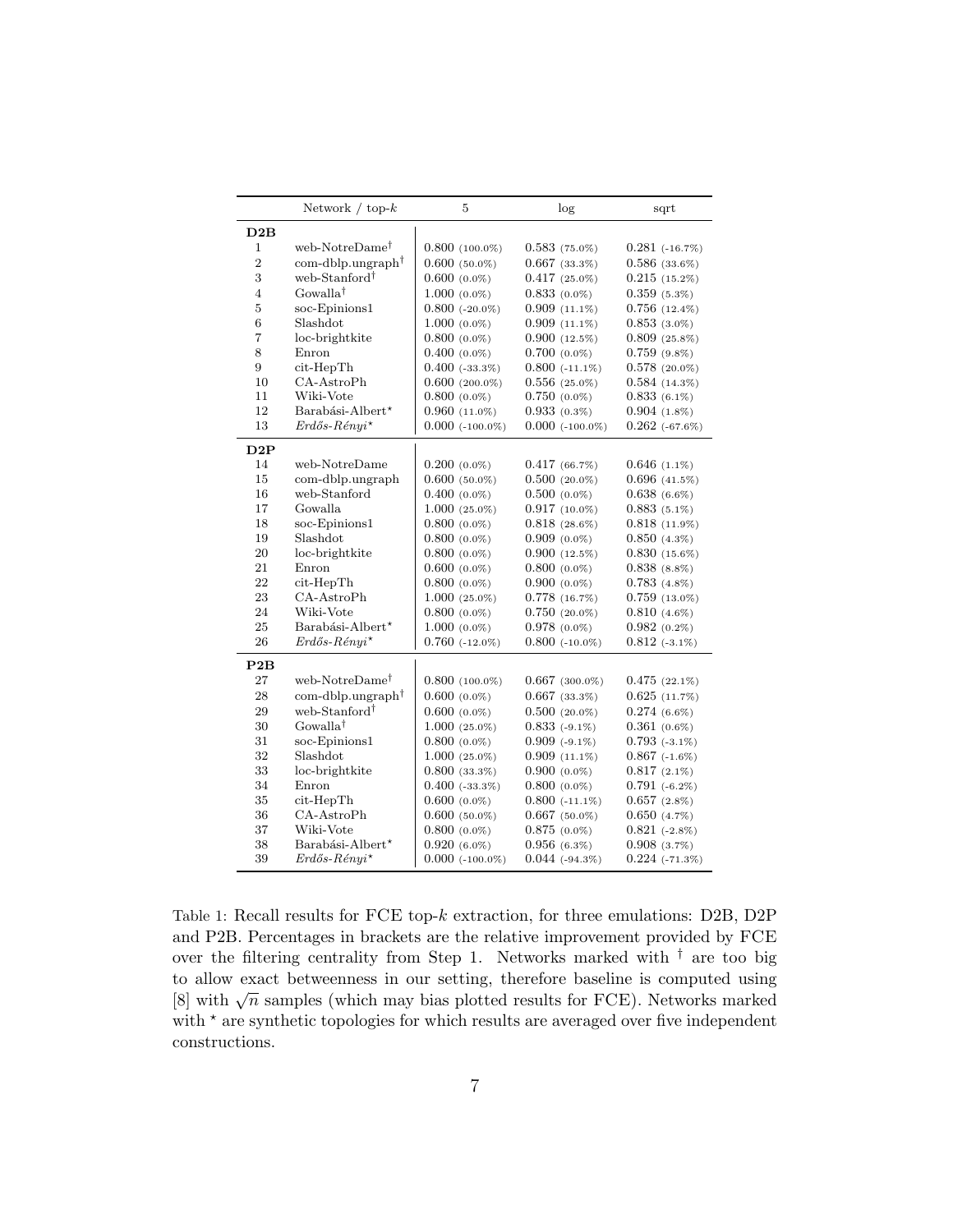and Y algorithms such that  $b > a \ge 1$ , that the target graph is sparse, and that  $k \ll \sqrt{m}$ . Then the asymptotic cost of FCE is  $\Theta(n^a + n^{b/2})$ .

#### 3.3. Evaluation of the FCE heuristic

Having derived the asymptotic improvement on running time for FCE emulation, we now illustrate in practice the recall and running time of FCE for top-k. FCE is applied to the five previously considered networks, plus eight others, representing various network types, also publicly available in [15] (web-NotreDame, com-dblp.ungraph, web-Stanford, Gowalla, soc-Epinions1, loc-brightkite, cit-HepTh, Erdős-Rényi, with respectively  $325k$ ,  $317k$ ,  $281k$ , 196k, 75k, 58k, 27k, 10k nodes). We use degree-centrality for the filtering in the D2B and D2P emulations, and Pagerank filtering for the P2B emulation. We then apply the optimization described previously to take into account discarded neighbors. We finally run betweenness centrality (D2B and P2B) or Pagerank  $(D2P)$  in the second step.

The considered elite size is  $3 \times \sqrt{m}$  nodes for each network. We compared the resulting recall according to the exact emulated centrality computation. the resulting recall according to the exact emulated centrality computation.<br>Results for top-5, top-log n and top- $\sqrt{n}^2$  are depicted on Table 1, along with recall of the filtering centrality (*i.e.* the Step 1 centrality), used as a baseline.

Recall is over 75% for the same three networks that have provided the best results in the basic emulation of betweenness by degree (D2B), as seen on Figure 2. FCE results are poor in practice on Erdős-Rényi random graphs  $(p = 0.001)$  since the filtered nodes do not constitute a connected and representative elite, as noted in paper [16]. These results underline the necessary condition for FCE to provide satisfying results: the existence of a core in the network. Enron, CA-AstroPh, and the two web-graph datasets provide relatively less accurate results. This can be explained by their structural differences: both datasets do not exhibit as tightly connected core as defined in paper [16]; for instance Enron instead exhibits a hierarchical structure with no hub effect (*i.e.*, no power law distribution [18]). No core is then fully extracted from Step 1 of FCE by considering degrees. Step 1 should therefore be adapted for these outlier datasets by using a filter that better fits their structure. Despite some rare degradations of the recall over the recall produced by the filtering centrality (negative percentage in brackets)

 $\sqrt[2]{2}$ Top- $\sqrt{n}$  returns a great part of the nodes selected at Step 1  $(3 \times \sqrt{m})$ , demonstrating the potential correlation of the large part of the network elite nodes with regards to the two centralities used jointly.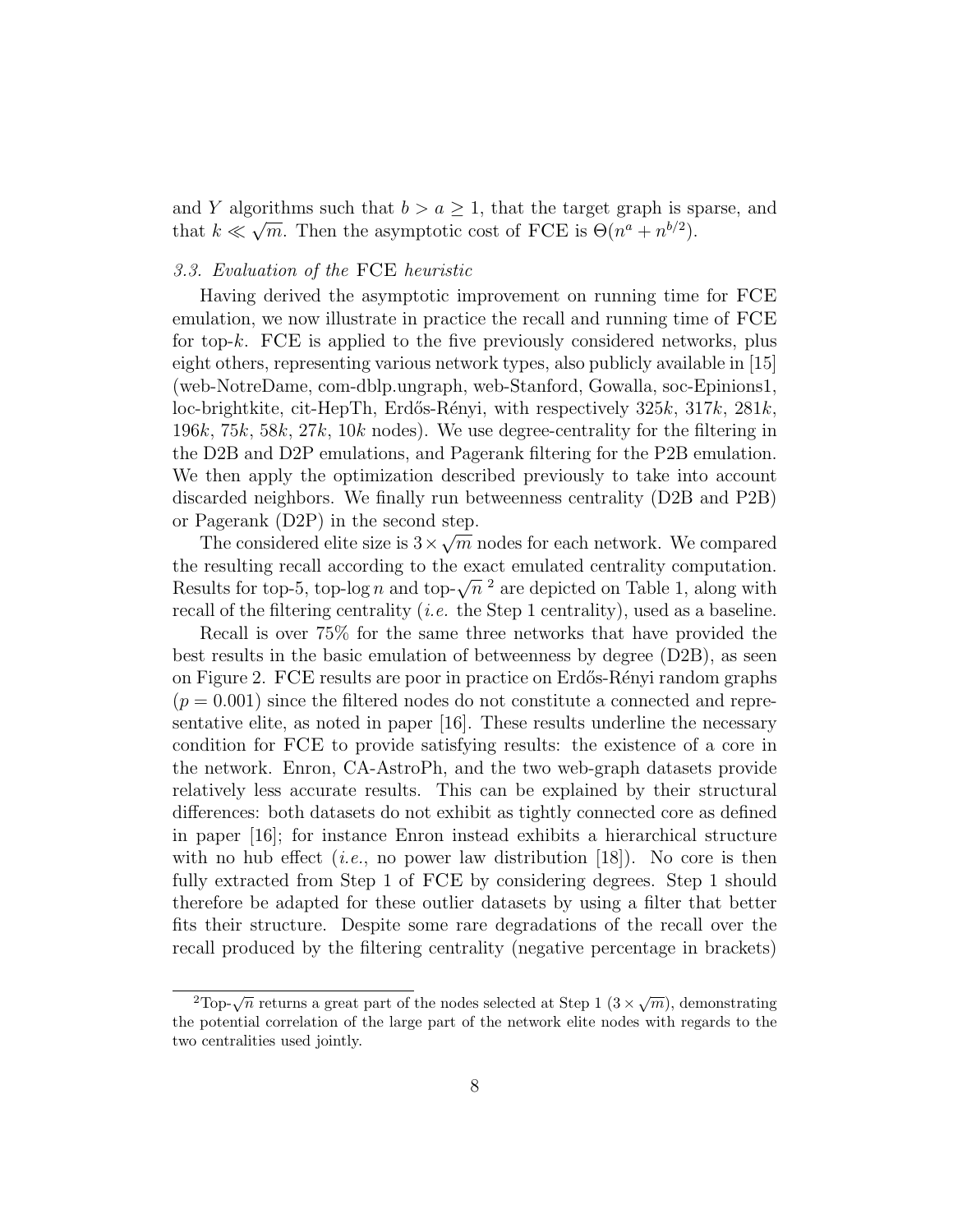-highlighting that FCE is a heuristic-, most networks show satisfying emulation results, with consistent improvement over the filtering centrality. D2P and P2B result in particularly good results for most of the tested networks.

Those results, consistently comprised from 50 to 100% recall, are produced much faster than the exact computation. For instance for D2B,  $\times$ 10 to ×1e4 faster (in details, Enron: 74s vs. 5h30s, Slashdot: 337s vs. 2 days, CA-AstroPh: 69s vs. 1h32s, Wiki-Vote: 47s vs. 738s). Those results thus clearly motivates the use of such a framework and heuristic for a fast estimation of centralities, in scenarios where exact computation is not required.

#### 4. Conclusion

We have proposed a general framework for fast computation of top- $k$ centralities, based on the observation that restricting computation solely to the core of networks gives good accuracy in practice, and significantly reduces computation times both theoretically and in practice. We expect this work to trigger discussion on the relaxed problem of ranking only top nodes, for it may yield very significant computational gains for the analysis of giant networks, or for the continuous analysis of fast changing topologies.

#### Acknowledgement

We thank the anonymous reviewers and the editor Dr. Jef Wijsen for their valuable comments which helped us to improve the manuscript.

## References

- [1] M. Bianchini, M. Gori, F. Scarselli, Inside PageRank, ACM Tr. Internet Tech. 5 (1) (2005) 92–128.
- [2] U. Brandes, A Faster Algorithm for Betweenness Centrality, J. of Math. Sociology 25 (2001) 163–177.
- [3] K. Okamoto, W. Chen, X.-Y. Li, Ranking of Closeness Centrality for Large-Scale Social Networks, in: FAW, 2008.
- [4] S. Dolev, Y. Elovici, R. Puzis, Routing betweenness centrality, J. ACM 57 (4) (2010) 25:1–25:27.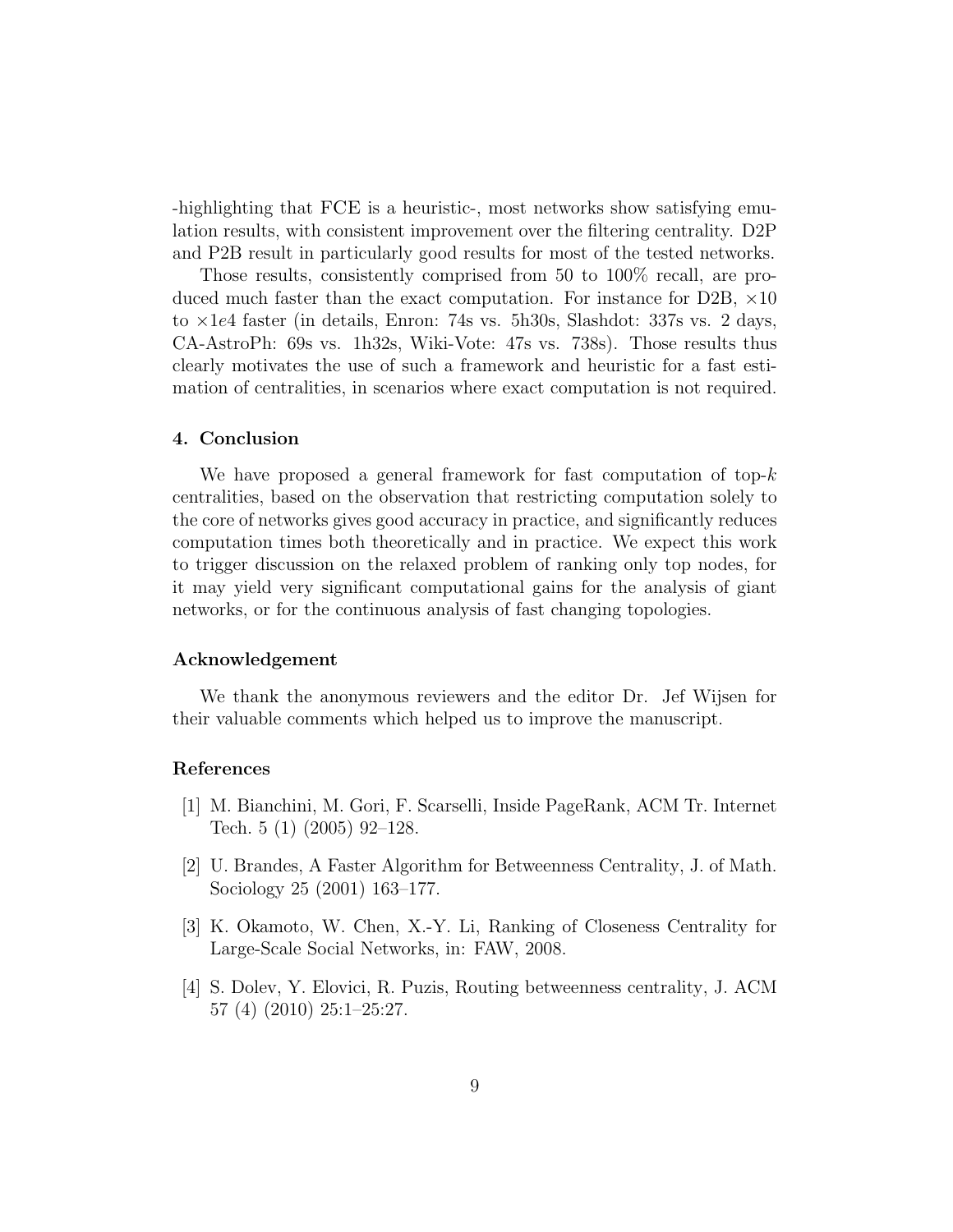- [5] J. Sterbenz, E. etinkaya, M. Hameed, A. Jabbar, S. Qian, J. Rohrer, Evaluation of network resilience, survivability, and disruption tolerance: analysis, topology generation, simulation, and experimentation, Telecommunication Systems (2011) 1–32.
- [6] S. Wen, W. Zhou, Y. Wang, W. Zhou, Y. Xiang, Locating Defense Positions for Thwarting the Propagation of Topological Worms, Communications Letters, IEEE 16 (4) (2012) 560 –563.
- [7] S. Dolev, Y. Elovici, R. Puzis, P. Zilberman, Incremental deployment of network monitors based on group betweenness centrality, Inf. Process. Lett. 109 (20) (2009) 1172–1176.
- [8] U. Brandes, C. Pich, Centrality estimation in large networks, in: Int. J. of bifurcation and chaos, 2007.
- [9] C. Kiss, M. Bichler, Identification of influencers Measuring influence in customer networks, Decision Support Systems 46 (1) (2008) 233 – 253.
- [10] B. Bahmani, A. Chowdhury, A. Goel, Fast incremental and personalized pagerank, in: VLDB, 2010.
- [11] T. W. Valente, K. Coronges, C. Lakon, E. Costenbader, How Correlated Are Network Centrality Measures?, Connect (Tor) 28(1) (2008) 16–26.
- [12] S. Fortunato, M. Bogu, A. Flammini, F. Menczer, Approximating pagerank from in-degree, in: W. Aiello, A. Broder, J. Janssen, E. Milios (Eds.), Algorithms and Models for the Web-Graph, Vol. 4936 of Lecture Notes in Computer Science, Springer Berlin Heidelberg, 2008, pp. 59–71.
- [13] G. Ghoshal, A.-L. Barabási, Ranking stability and super-stable nodes in complex networks, Nature Communications 2 (2011) 1–7.
- [14] NetworkX, http://networkx.github.io/.
- [15] Stanford Network Dataset Collection, http://snap.stanford.edu/ data/.
- [16] C. Avin, Z. Lotker, Y. A. Pignolet, On The Elite of Social Networks, CoRR abs/1111.3374.